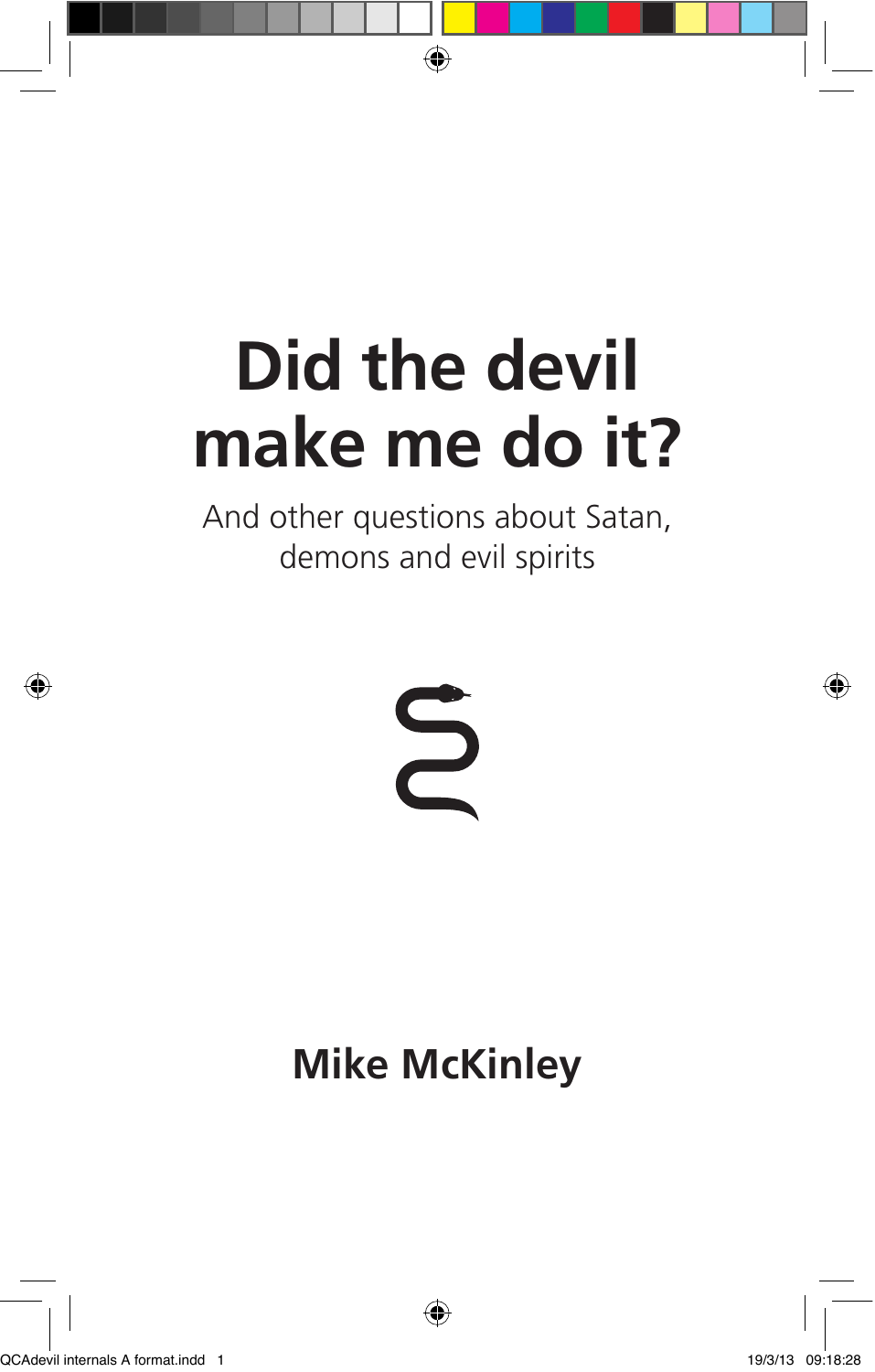## **Contents**

|                | <b>Introduction</b>                                 | 5  |
|----------------|-----------------------------------------------------|----|
| 1              | Origins: Where did Satan come from?                 | 9  |
|                | Why does Satan have so many names?                  | 19 |
| $\overline{2}$ | Activity: What is Satan like and what does he do?   | 21 |
| 3              | Control: What is demon possession?                  | 35 |
|                | Are demons just a way of explaining mental illness? | 40 |
|                | What is spiritual warfare?                          | 51 |
| 4              | End: How did Jesus defeat Satan?                    | 53 |
|                | Was Christ's death a ransom payment to Satan?       | 58 |
| 5              | Walk: How should we live in a world                 |    |
|                | where Satan still prowls?                           | 63 |
|                | What should I do if I encounter something that      |    |
|                | looks like demonic activity?                        | 72 |
|                | Is C.S. Lewis an accurate quide to the devil?       | 77 |
|                |                                                     |    |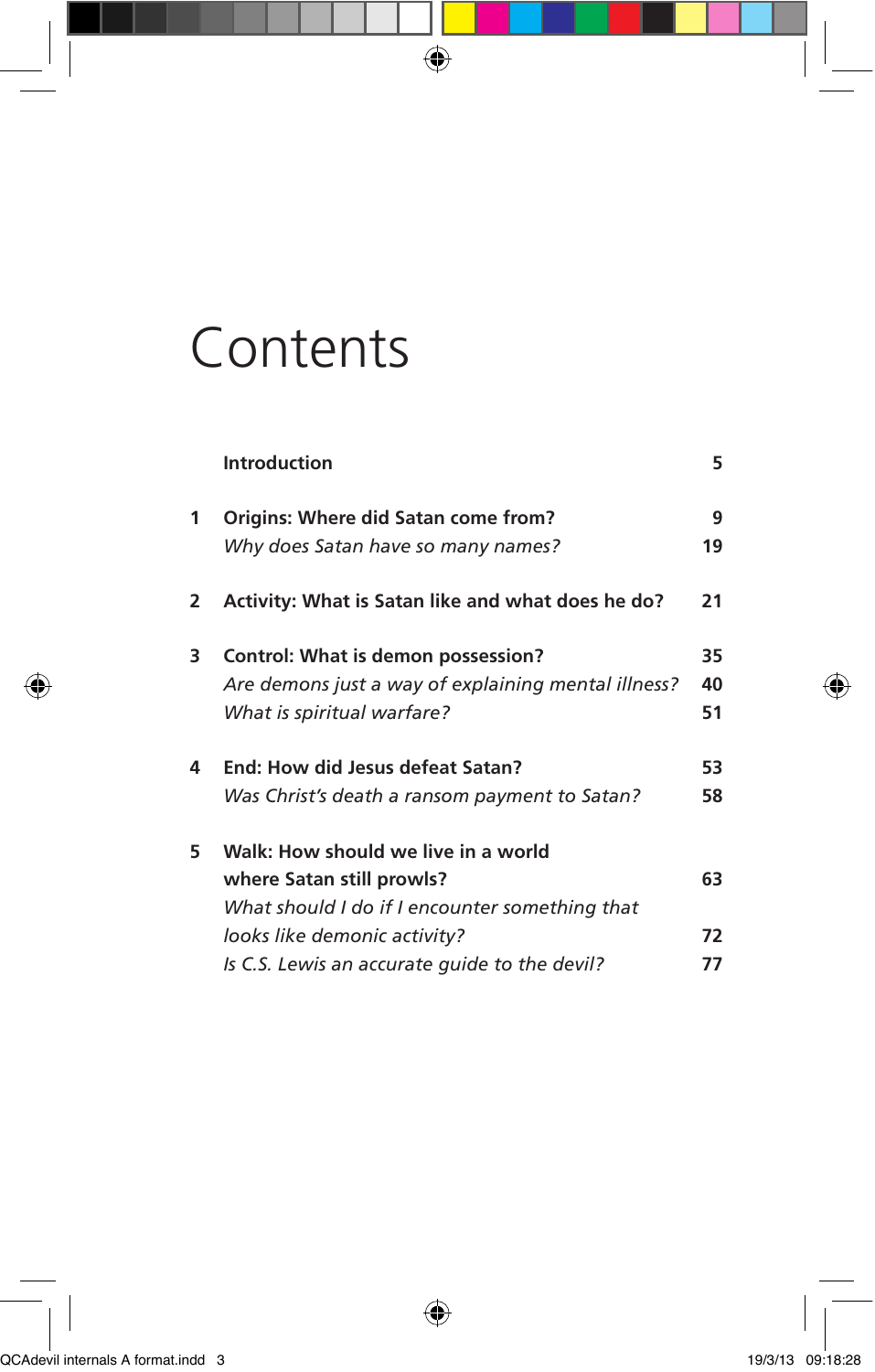## Introduction

have had two conversations with friends that have shaped the way I think about the devil. As a Christian in the United States, Satan played a fairly small role in my understanding of the way the spiritual world worked.

I knew the devil was real and I read about demons in the Bible, but that didn't seem to have much to do with my day-to-day life. In fact, the preachers on the TV who were always going on and on about demons seemed to be slightly insane, obviously deceptive or entirely too interested in the subject for their own mental wellbeing (or quite possibly all three).

Normal people didn't really spend a lot of time thinking about the devil or demons.

Then one summer I remember a friend of mine coming back from a ministry trip to a Caribbean island. He had been there working with a church group, and when he returned he took me to a coffee shop to share what he had experienced.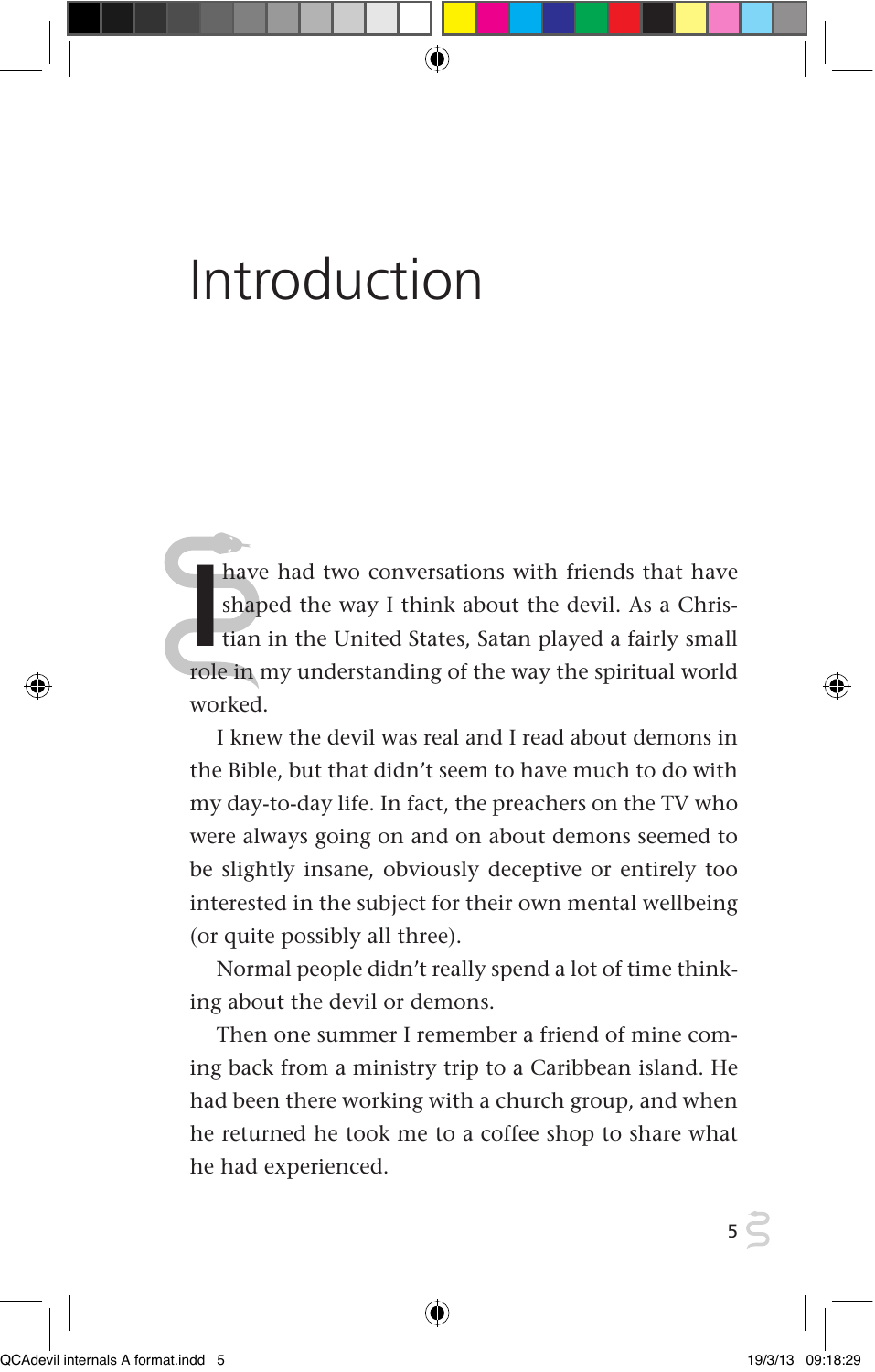In hushed tones he described things that he had seen that he could not explain: inanimate objects flying across rooms, strange lights without an obvious source, people standing on rooftops crying out in loud voices, others being healed violently after prayers for their deliverance from evil spirits.

I knew my friend was cynical about these kinds of things, but he was also the most ruthlessly honest person I know. He had concluded that the town he had been visiting was over-run by demons. How could I make room in my mind for a world where these kinds of demonic activities really happened?

#### **Disbelief**

Years later, another good friend returned from living in a major African city. He had been studying at a seminary in that country and told me how all the Christians and pastors there spoke about dealing with evil spirits as if they were a normal part of Christian ministry. Their duties as pastors required them to interact regularly with people that were under the influence and attack of demons.

When my friend mentioned to his classmates that most Americans don't believe in the devil (a 2009 poll of American Christians revealed that 60% of them didn't believe that the devil was real), they could not stop laughing at the ignorance of westerners. It was roughly like saying to them that most Americans don't believe in cheese or anxiety or the month of July; it was just denying an inescapable reality of life.

I struggled to figure out why these experiences seemed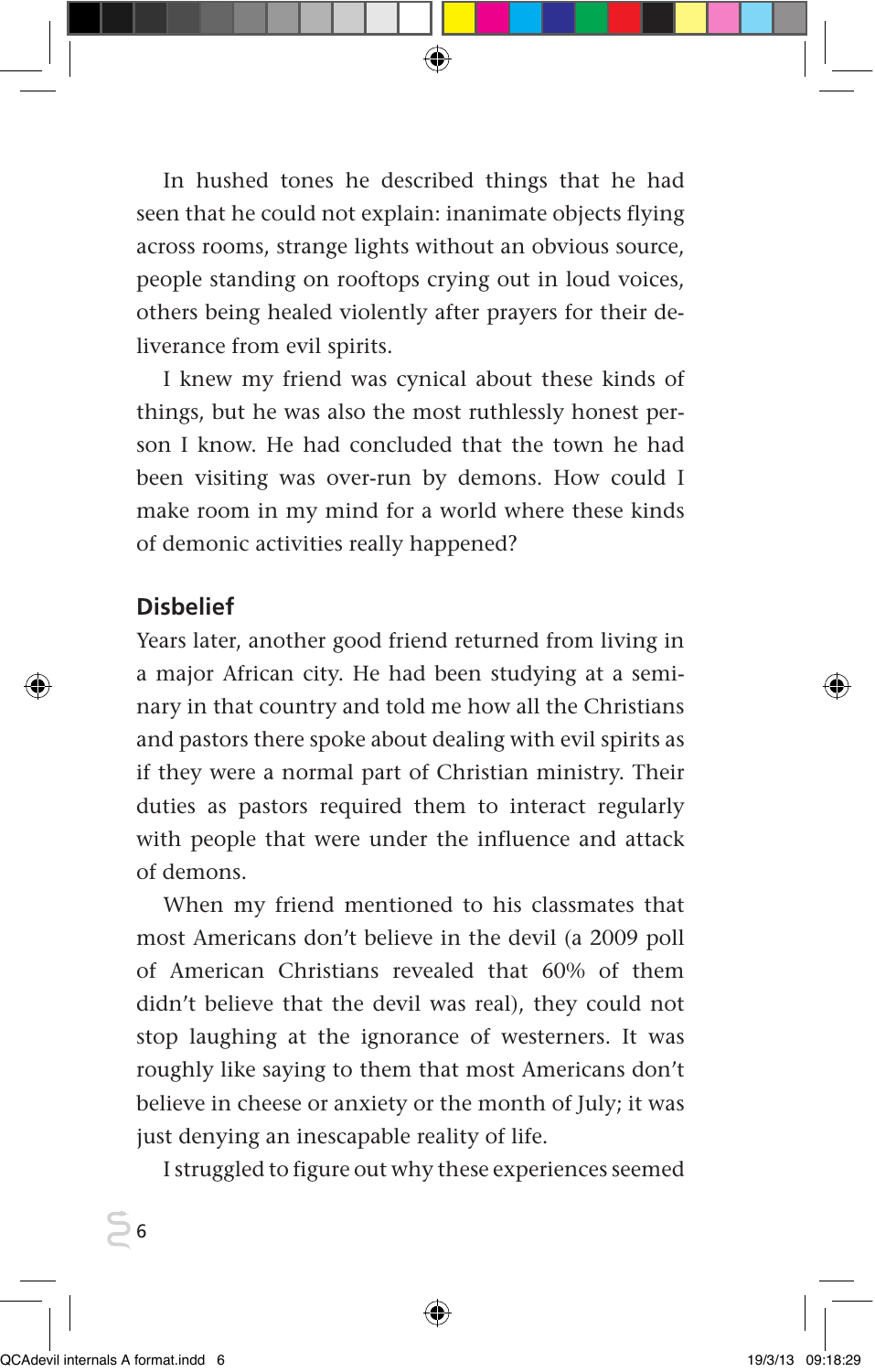to be so foreign to my experience of life. It seemed as if the old C.S. Lewis line from *The Screwtape Letters* might be right after all:

*There are two equal and opposite errors into which our race can fall about the devils. One is to disbelieve in their existence. The other is to believe, and to feel an excessive and unhealthy interest in them. They themselves are equally pleased by both errors, and hail a materialist or magician with the same delight.* 

If my friends and their experiences were correct and demonic realities were in fact a normal part of life here on earth, then I was surely walking around unaware of some important facts about the world I lived in! Perhaps Satan's greatest trick is getting billions of people to forget that he exists.

But, startling as that was, I never knew exactly what to do with this information. Did it matter that I wasn't aware of evil spirits in my day-to-day walk with God? Should I start looking for the devil underneath my struggles with sin and behind the otherwise normal aspects of my life? Or should I just press on living my life—trusting that God would take care of the details? Could I be falling victim to the devil just by not being aware of him?

After I became a pastor, I learned that a lot of the people in my congregation were asking these same questions. Maybe you are as well.

Well, it is my hope that this book can help to answer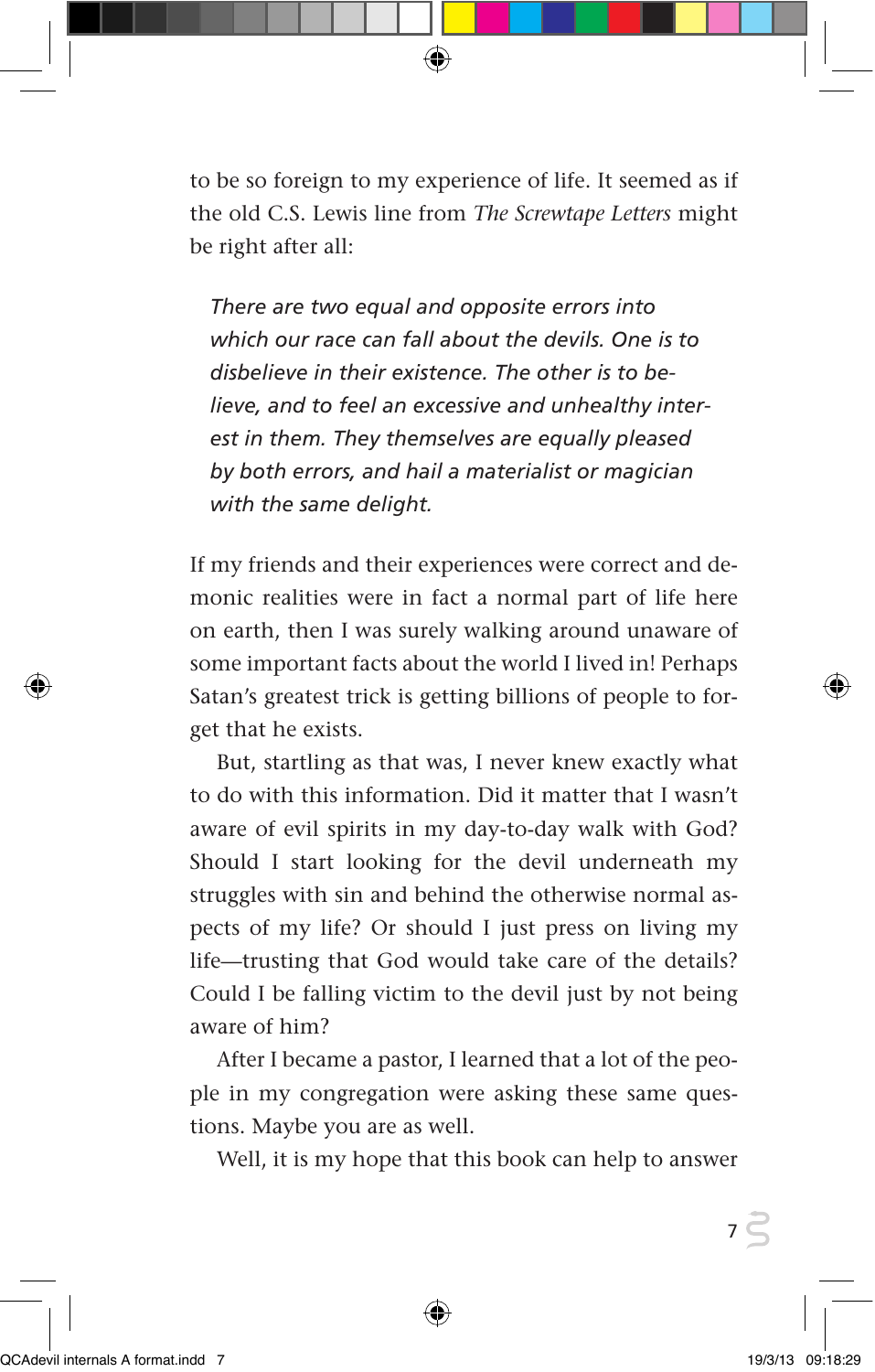some of the questions you may have about the devil and evil spirits. But before we get started, let me just put all of my cards on the table so that you know where I am coming from…

*I believe that the Bible is true.* We must believe what it tells us and live accordingly. Logic, feelings, and personal experiences may make some valuable contributions to understanding this subject, but they are secondary and subservient to the word of God.

I also believe that the Bible *doesn't tell us everything we might like to know about the devil.* We should not expect that all of our curiosity will be satisfied and all of our questions will be answered. But it is enough that God has told us what we need to know.

The Bible is always true, *but some passages are clearer and easier to understand than others.* There will be times when we must be humble enough to leave it at: "This seems to be the teaching of Scripture, but it is not explicit". It is not normally wise to speculate when dealing with a subject that inspires this much imagination and superstition.

Whenever possible, I have tried to show how I have reached my conclusions from the Bible. I encourage you to read on with an open Bible nearby so that you can carefully examine what it says for yourself.

We should always study God's word with a commitment to humility, prayers for understanding, and an intention to obey.

*Let's get started by asking some basic questions about who Satan is and what he does…*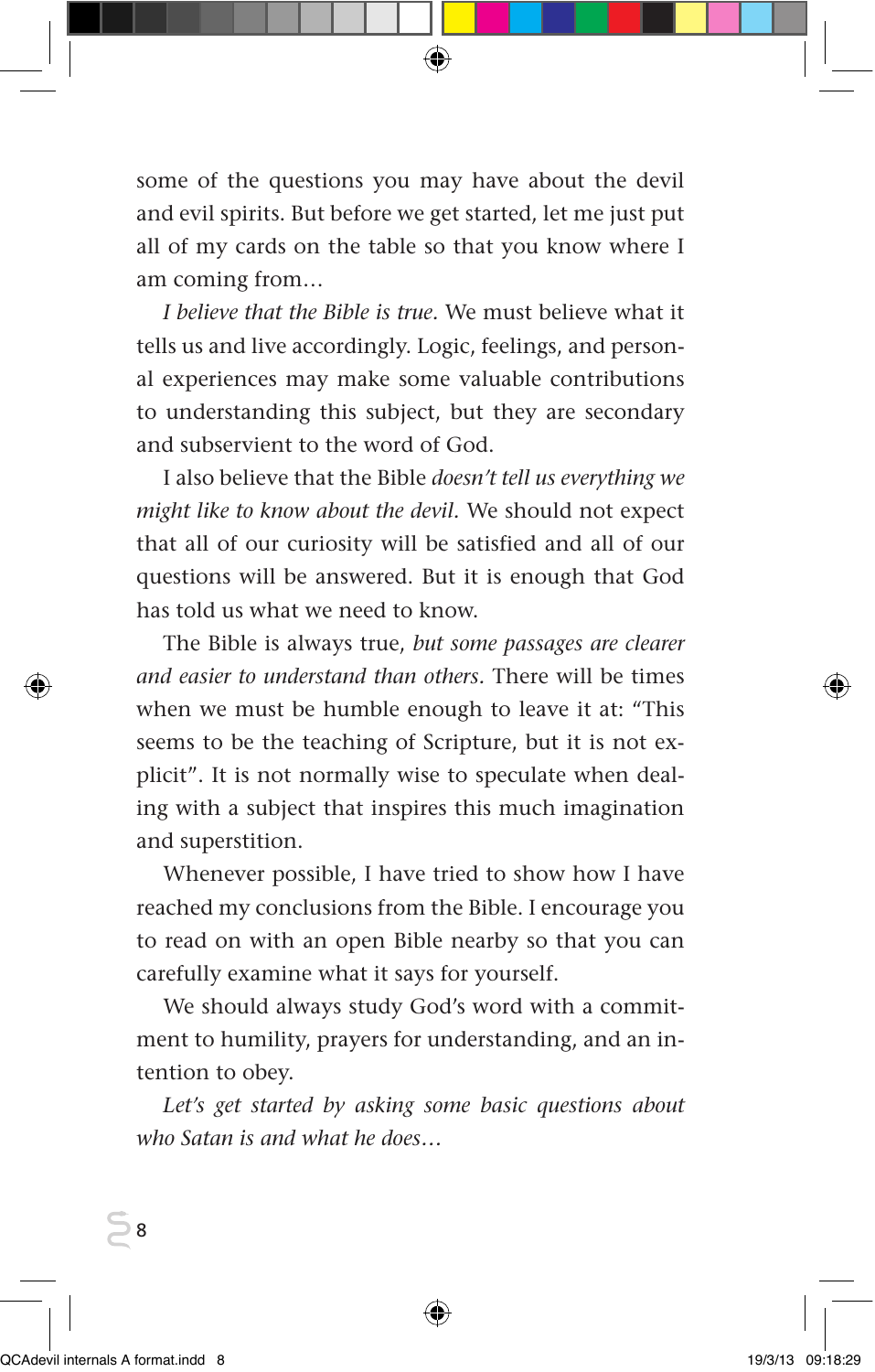### **Chapter 1**

## Origins: Where did Satan come from?

**I** f you start reading the Bible on page one, everything seems to go just about the way you'd expect. You've got God, the Creator and Designer of an amazing world. You've got the creation itself, which reflects f you start reading the Bible on page one, everything seems to go just about the way you'd expect. You've got God, the Creator and Designer of an amazing God's genius in its diversity and grandeur. And at the pinnacle of creation you have mankind, made in God's image and charged to rule over creation under God's authority. But somewhere around page three or four (depending on the size of your Bible) you read something that seems utterly out of place:

Now the serpent was more crafty than any of the wild animals the Lord God had made. He said to the woman, "Did God really say, 'You must not eat from any tree in the garden'? *Genesis 3 v 1*

*What!?*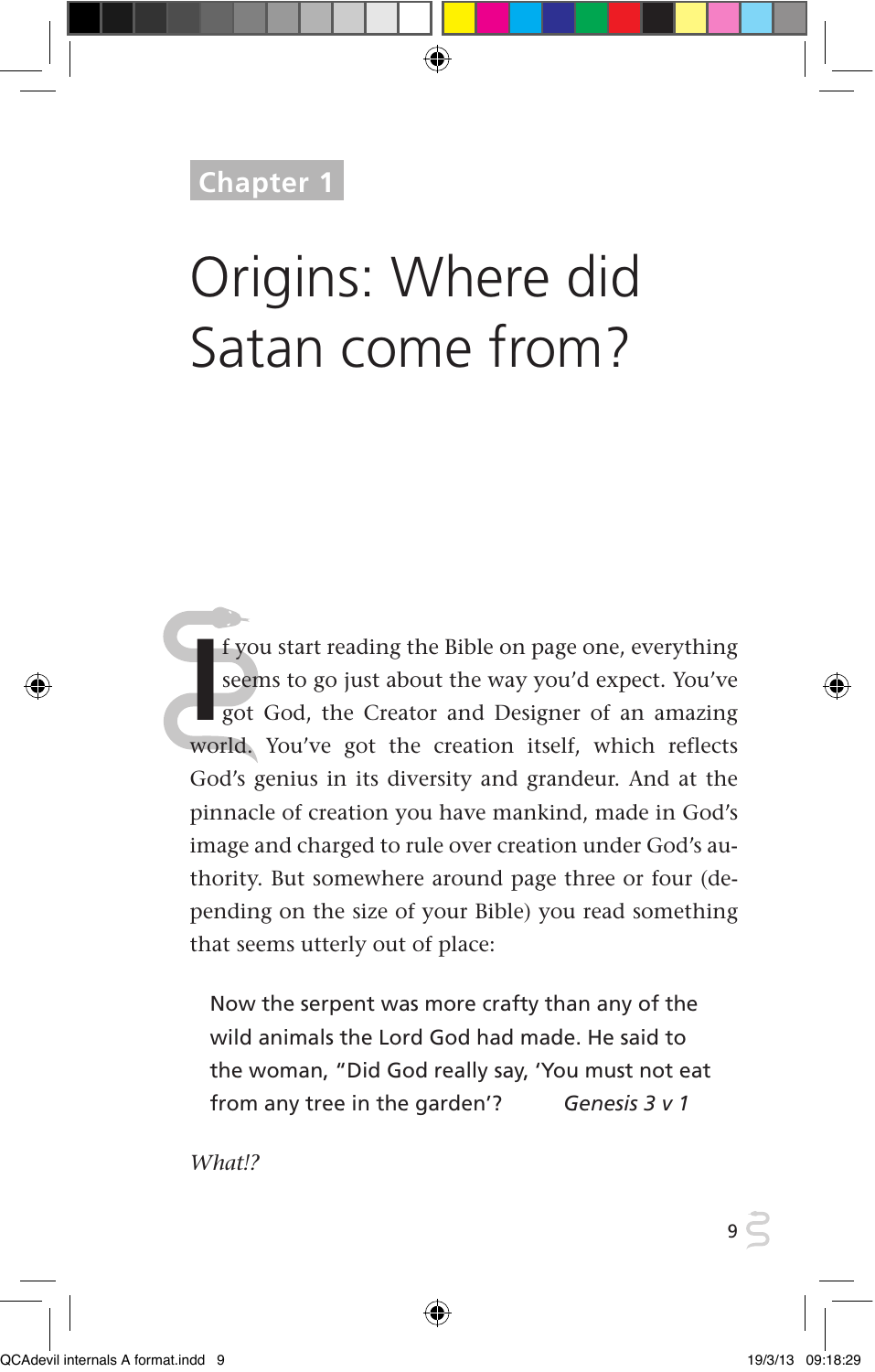Here in God's perfect creation—a world that God made out of nothing, a world that he designed and controls—something has gone rogue. One of God's creatures is now trying to undermine his authority and bring down humankind.

That raises a huge number of questions! And while the Bible doesn't tell us everything we might want to know about the devil, we can be confident that God has told us everything we need to know. So let's take a look at what the Bible tells us about this subject.

#### **Who is the serpent of Genesis 3?**

Genesis doesn't explain where the serpent came from or why he was trying to tempt Eve. All we are specifically told is that it was part of God's creation, but it was *craftier* than all the other animals. But it is clear from the beginning that we are dealing with more than your garden-variety snake.

First, it is able to *talk*. I don't know where you live, but in my neck of the woods we don't have a lot of talking animals. And nowhere in Scripture are we led to believe that animals in general had the ability to speak when God first created the world. The only other instance in Scripture of a talking animal is Balaam's donkey (Numbers 22 v 28), and there we are told specifically that "the LORD opened the donkey's mouth". This seems to indicate that the serpent of Genesis 3 was under the control of a personal being.

As the story of the Bible goes on, it becomes clear that this serpent is a manifestation of Satan. The things that the serpent does in the Garden of Eden have the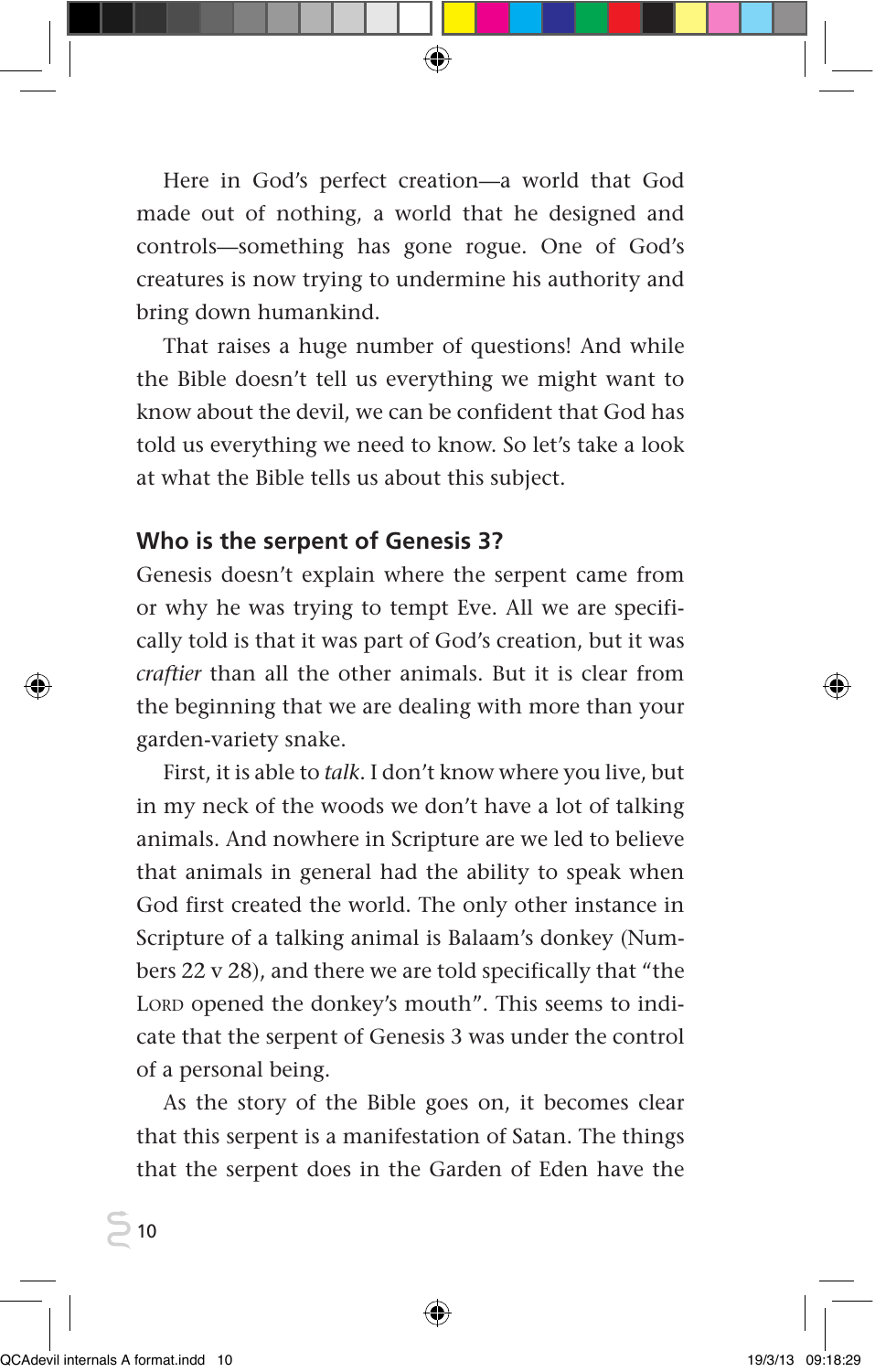distinct smell of satanic activity. The serpent tempts Eve to disobey God; Satan is referred to as "the tempter" by the authors of the New Testament (Matthew 4 v 3; 1 Thessalonians  $3 \times 5$ ). The serpent succeeds in deceiving human beings; the Lord Jesus called Satan "the father of lies" (John 8 v 44). And the serpent opposes God's good work; Satan is said to have been "sinning from the beginning"  $(1$  John 3 v 8).

And so it should come as no surprise when John's Revelation makes the connection explicit. In Revelation 12 v 9 we read about the defeat of Satan, and notice how John refers to him:

The great dragon was hurled down—that ancient serpent called the devil, or Satan, who leads the whole world astray.

In this passage, there is a clear echo of Genesis 3. Satan is the "ancient serpent" who deceives the world. So we can safely conclude that, even though Genesis does not specifically use the name "Satan" in connection with the serpent in the garden, the snake is in fact a manifestation of the evil one.

#### **Where did Satan come from?**

Scripture is not concerned to tell us much about Satan's origins. He shows up abruptly in Genesis 3 and his presence is then assumed throughout the Bible.

Piecing together the evidence, it seems that Satan was created as an angel. Paul says that he "disguises himself as an angel of light" (2 Corinthians 11 v 14), and the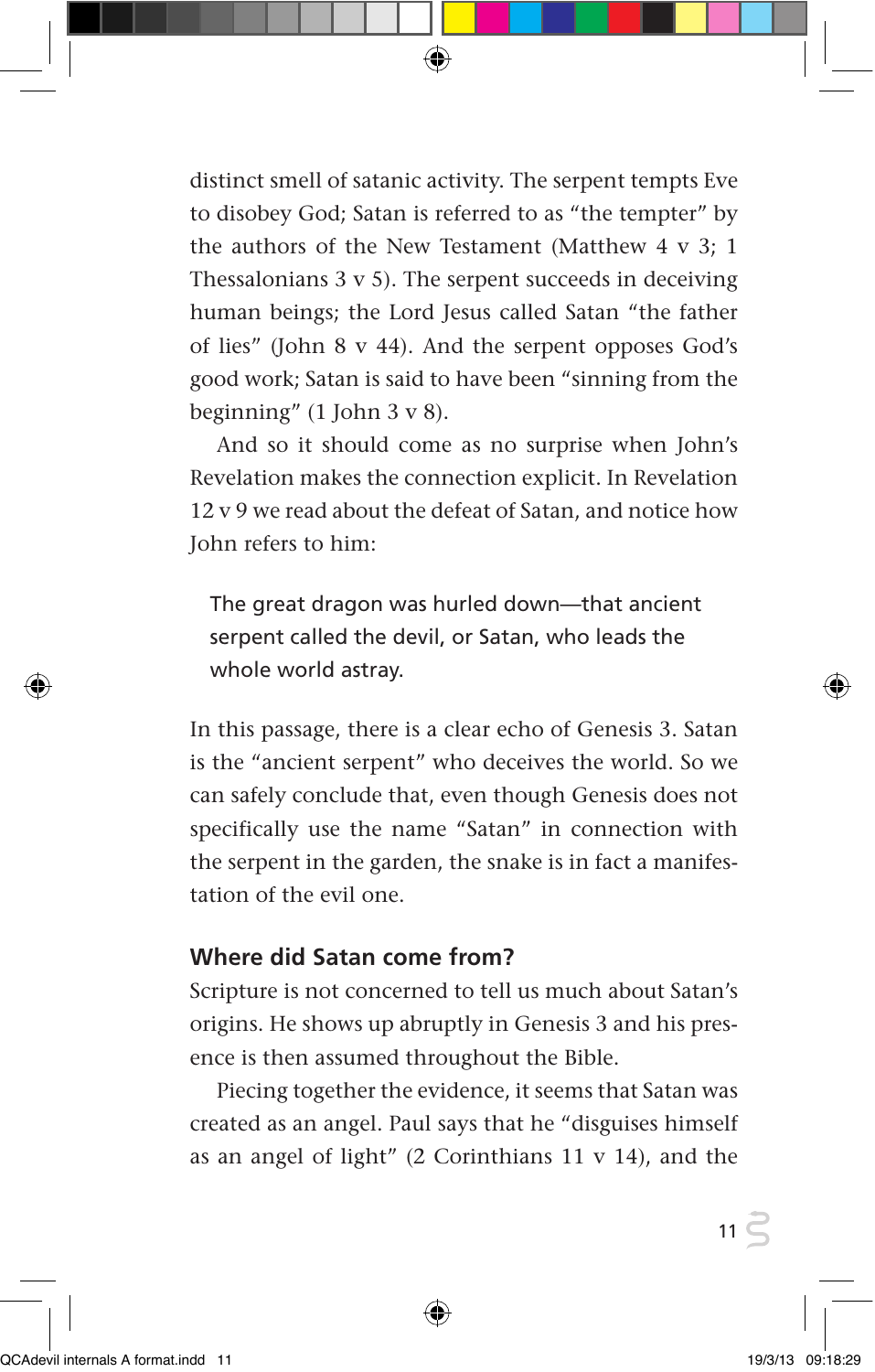element of disguise is located not in the fact that he appears to be an angel, but that he appears to be an angel "of light". Even though the Bible does not answer every question that we might have about Satan's origins, we can say a few things with certainty:

- *God created Satan! Nothing exists that was not made by God. God made the world out of nothing, and so all creatures in heaven, on earth, and under the earth owe their existence to God (Colossians 1 v 16). Satan is no exception.*
- God created Satan good! Everything that God created *was very good (Genesis 1 v 31) and there is no sin, deception, or evil in God (1 John 1 v 5; James 1 v 13). Therefore, we can conclude that when God created Satan, he created him morally pure.*
- *Some created angels rebelled against God. Seemingly at some point between Genesis 1 v 31 (where everything is very good) and Genesis 3 v 1 (the serpent in the garden), some angels turned against God and became wicked (their rebellion is spoken of in 2 Peter 2 v 4 and Jude v 6). We'll think more about this in chapter 3.*
- *Satan has authority in the realm of demons. At several points in the Bible, Satan is spoken of as the leader of the demonic forces (John 12 v 31 and Ephesians 2 v 2). We also see Satan taking leadership in the work of attacking and tempting God's people (Job 1 v 6; 1 Chronicles 21 v 1; Zechariah 3 v 1).*

■ Satan's evil came from within himself. He was not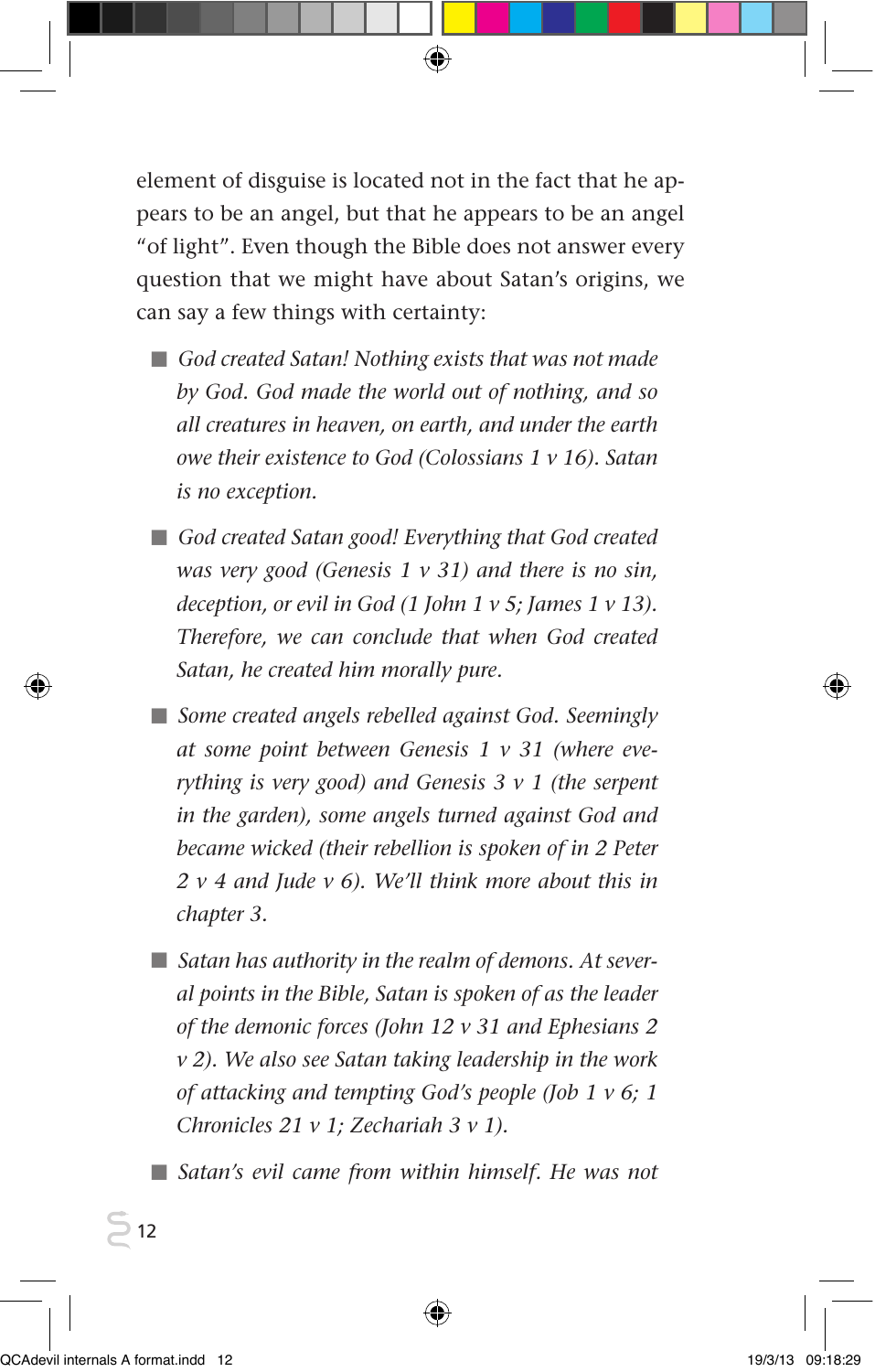*tempted and led astray (for there was no one to tempt him) but he produced sin and deceit from within himself (John 8 v 44).* 

So Satan is the leader of the pack of angels who rebelled against God, and he was cast out of God's presence.

There is quite a bit of mystery here that we simply cannot know or understand. We do not know how it is that a morally pure creature could rebel against God. We do not know why a group of angels would choose to follow Satan in his rebellion. It seems wise for us to be careful about speculating beyond those basic facts.

#### **What about Isaiah 14 v 12-15?**

Many Christians throughout history have understood Isaiah 14 v 12-15 to give an account of Satan's fall from heaven. In that passage we read:

How you have fallen from heaven, morning star, son of the dawn! You have been cast down to the earth, you who once laid low the nations! You said in your heart, "I will ascend to the heavens; I will raise my throne above the stars of God; I will sit enthroned on the mount of assembly, on the utmost heights of Mount Zaphon. I will ascend above the tops of the clouds; I will make myself like the Most High." But you are brought down to the realm of the dead, to the depths of the pit.

In these verses the prophet describes someone whose heart is consumed by pride and a desire for self-exalta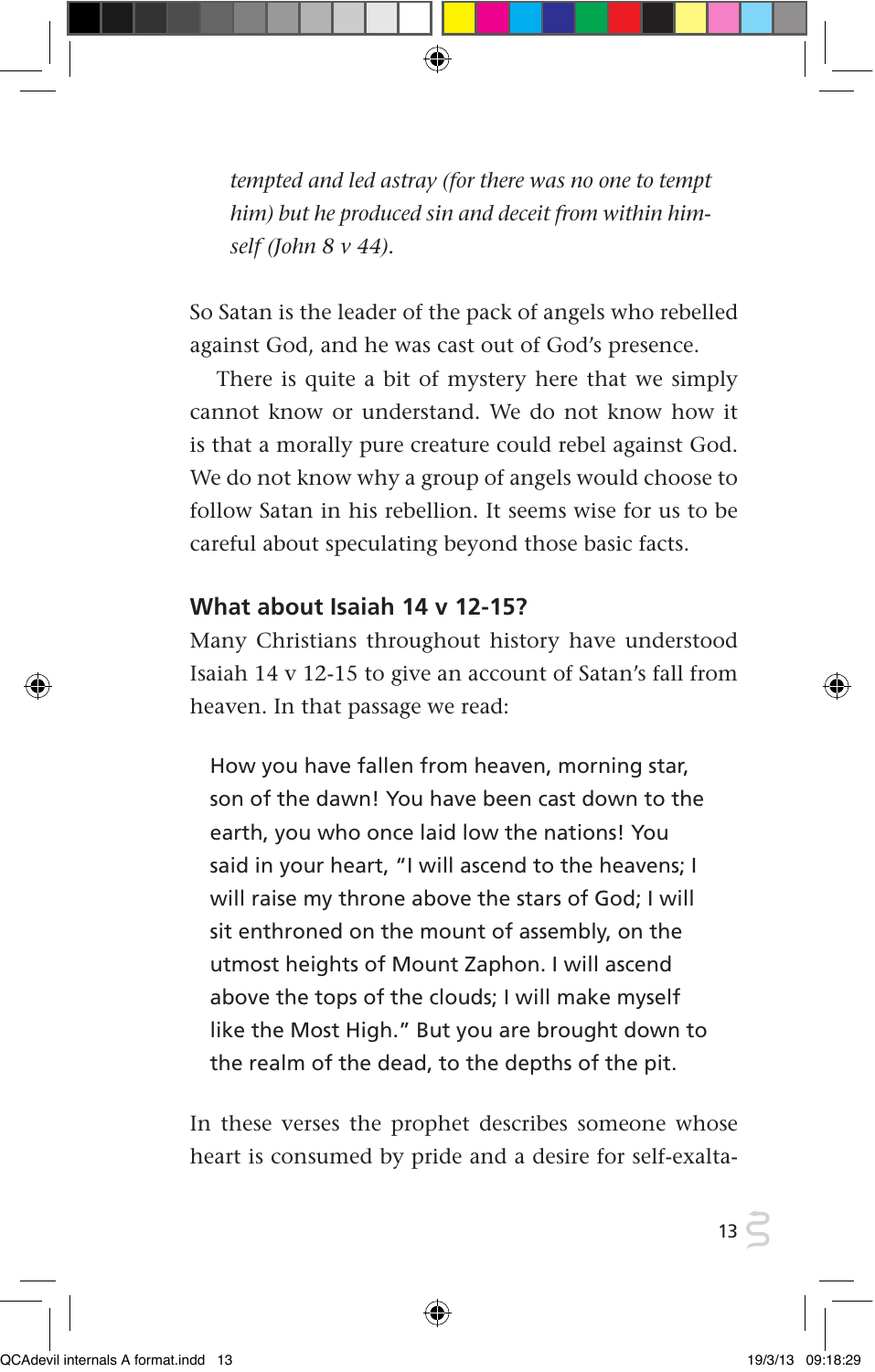tion. This person's ambition deludes them into thinking that they can be like God, but ultimately they are brought down—they die and are cast into the realm of the dead.

On the face of it that sounds like a pretty convincing back-story for Satan. So much so, in fact, that the name *Lucifer* (from the King James Bible translation of verse 12; the NIV translation for the same word is "morning star") has become a popular name for the devil.

The picture that emerges from this understanding of Isaiah 14 is that Satan (aka *Lucifer*) was once part of God's inner circle—an angel of light, and a glorious part of God's creation. But at some time, and for some reason, he was overcome by his own ambition and tried to make himself at least equal to (if not greater than) God Himself.

This interpretation was popularised through great works of literature such as Chaucer's *Canterbury Tales* and Milton's *Paradise Lost*, both of which seized on Isaiah's vivid imagery and applied it to Satan's fall from grace.

But if you look closely at the context of these verses, it doesn't seem that Isaiah was primarily intending to give us a description of Satan's fall. Chapters 13-23 of Isaiah contain a series of prophecies against the hostile nations surrounding Israel. Chapters 13 – 14 are the first of those prophecies. The verses that are commonly taken to be about Satan  $(14 \text{ v } 12{\text -}15)$  come in the middle of this.

But look at how Isaiah himself explains this section of Scripture. In Isaiah 14 v 3-4, we read: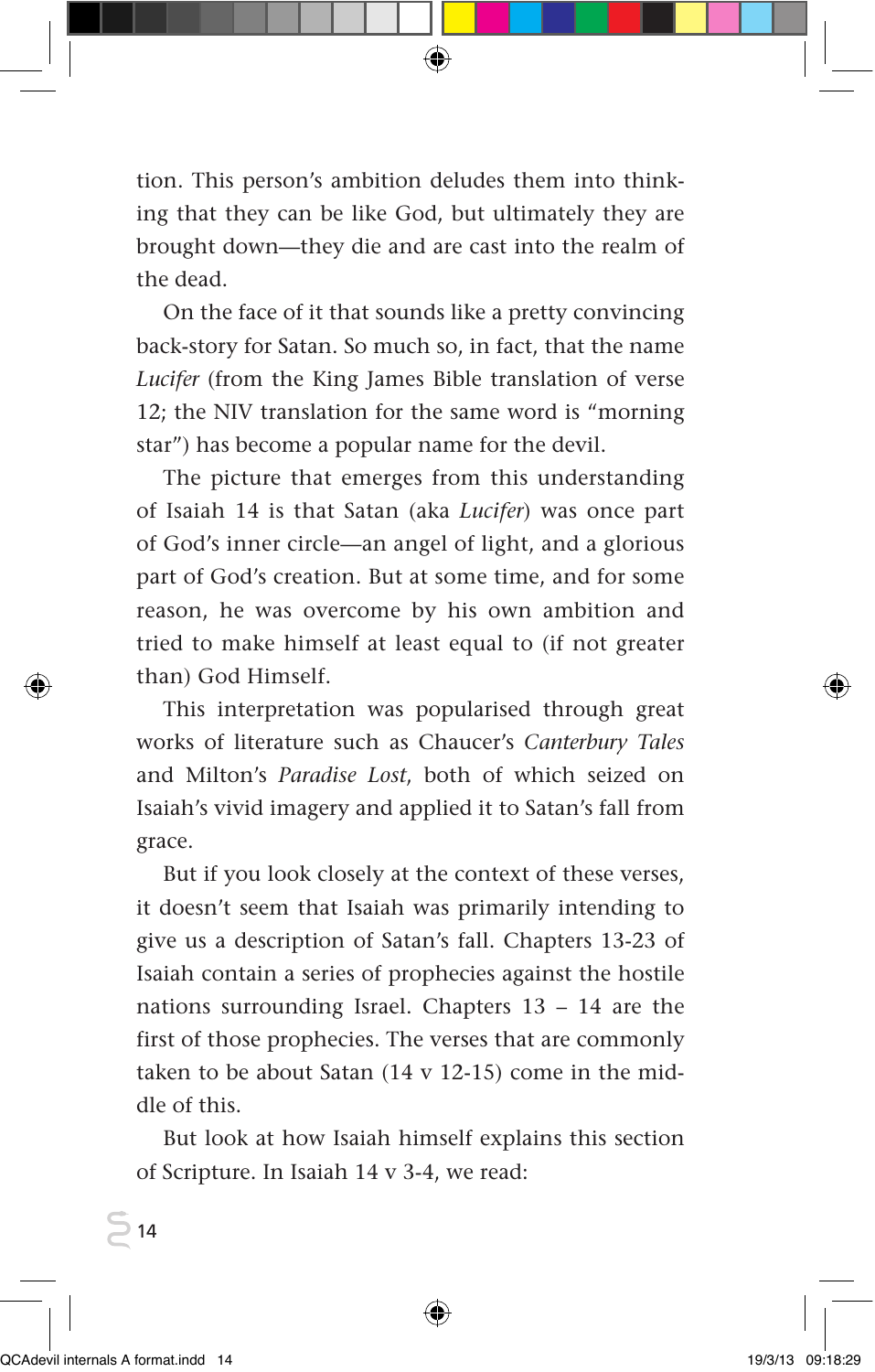On the day the LORD gives you relief from your suffering and turmoil and from the harsh labour forced on you, you will take up this taunt against the king of Babylon:

The verses about the fall of the "morning star" come in this section of Isaiah's prophecy. They are part of a song that the people of Israel would sing to taunt the king of Babylon, their long-time oppressor. Though he once shook the world and overthrew its cities (v 16-17), now he has been brought low by God's justice. For all his pomp and power, the king of Babylon is just a frail man like the rest of us  $(v 10)$ , who will be thrown into his grave and eaten by worms (v 11). You can see how this would be a cause for joy for the people of Israel!

With this context in mind, we can say that it seems very unlikely that in the middle of this larger "taunt song", Isaiah would break (without introduction or explanation) to tell us about Satan's fall. Instead, these words most naturally and clearly apply to the king of Babylon, whose pride and arrogance caused him to forget that he was merely a man.

We may be able to detect something of Satan's activity and motivation lurking behind the king's pride, and perhaps this is why Jesus seems to echo this passage when he talks about Satan's fall in Luke 10 v 18. But we shouldn't understand Isaiah 14 v 12-15 to be an attempt to explain the devil's origins.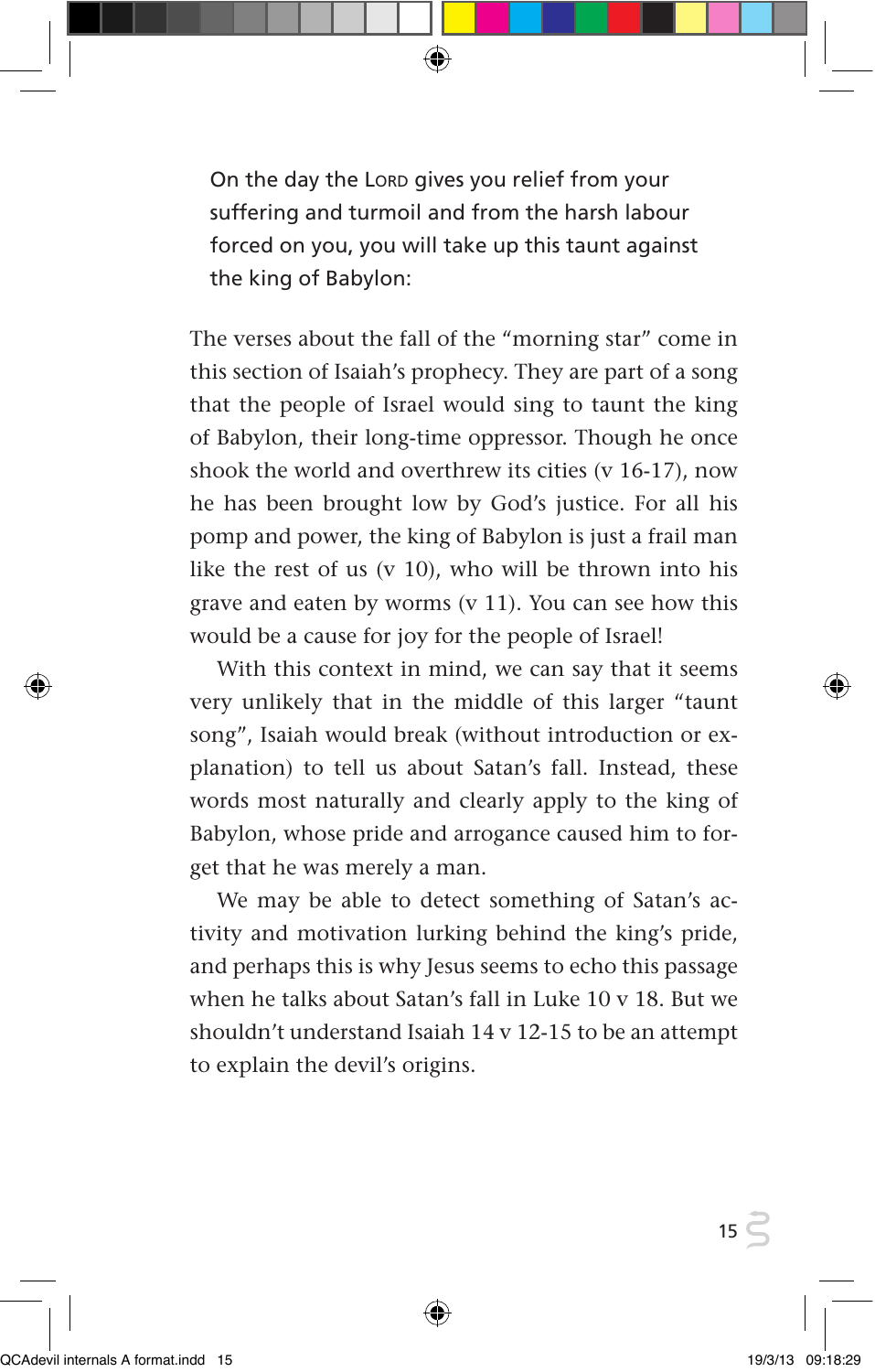#### **Is the devil "real" or just a personification of evil on earth?**

For many people in the West, the idea of an evil spirit who plots and plans to oppose God's work seems a bit far-fetched.

Categories like "wicked" and "evil" seem old-fashioned and irrelevant. We tend to use words like "dysfunctional" to describe people's bad behaviour, as if human beings are machines that sometimes do not perform as they should. When people do bad things, we now look to brain chemistry or childhood trauma or larger socio-economic forces for an explanation. There simply doesn't seem to be much room for the devil in a modern world.

In light of this, some Christians wonder if the Bible's teaching about Satan is really just a pre-scientific way of trying to come to grips with and explain the evil that we all experience in the world. Perhaps, when the Bible speaks about Satan, it is just God's way of explaining things in a way that would have made sense to people who believed in evil spirits and demons. But now that we know better, we can find better explanations for why things go wrong here on earth.

It is true that not all evil can be directly attributed to Satan. In fact, if you think about it, the Bible spends relatively little time and energy talking about the activity of demons. Instead, the Bible more normally says that evil springs out of the human heart (Matthew 15 v 19) and flows out in our words (James 3 v 5-6) and our actions (Galatians 5 v 19-21).

We pass on patterns of spiritual depravity to our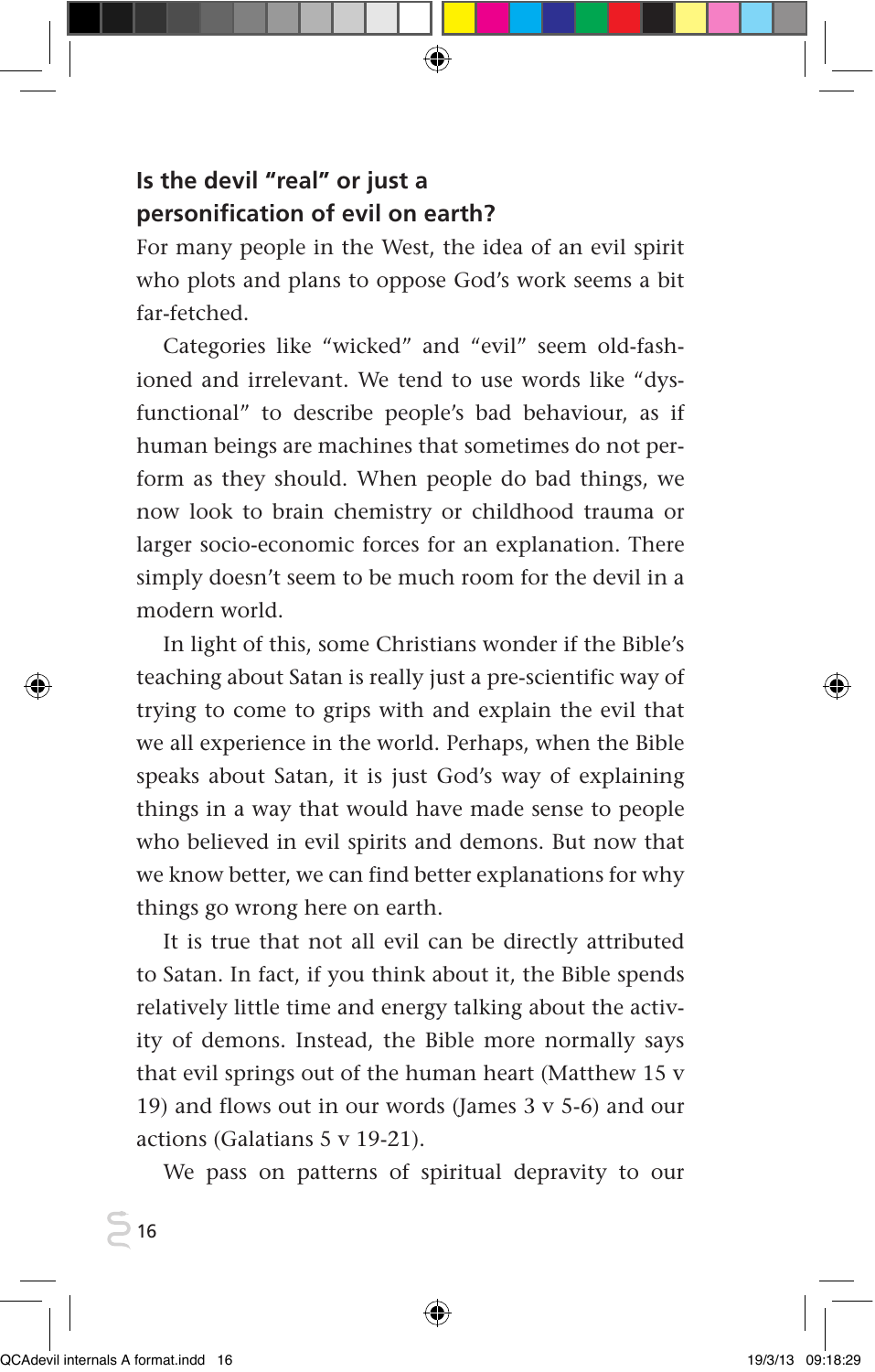children (1 Peter 1 v 18) and in our societal structures (James 4 v 5-6). In short, human beings have proved that they are pretty adept sinners even without direct demonic influence.

But Scripture does say more than that. And in fact, there's no way to make sense of the Bible's teaching if Satan isn't a real and personal being. Look at the different personal activities that are ascribed to the devil:

 $\blacksquare$  *He speaks (Matthew 4 v 6).* 

 $\blacksquare$  *He lies (John 8 v 44).* 

- $\blacksquare$  *He works (1 John 3 v 8).*
- *He contends (fights) with God's angels (Jude v 9).*

 $\blacksquare$  *He desires (John 8 v 44).* 

 $\blacksquare$  *He prowls (1 Peter 5 v 8).* 

- *He has designs and plans to outwit believers (2 Corinthians 2 v 11).*
- $\blacksquare$  *He blinds unbelievers (2 Corinthians 4 v 4).*
- *He deceives (Revelation 20 v 2-3).*
- $\blacksquare$  *He has a character (John 8 v 44).*
- *He gets angry (Revelation 12 v 12).*

No impersonal force or generalised concept could be said to do any of these things. These are the behaviours and activities of a *person*. Most convincingly (and importantly!), Jesus Himself at every point treats Satan like a personal being. Jesus called him by name repeatedly,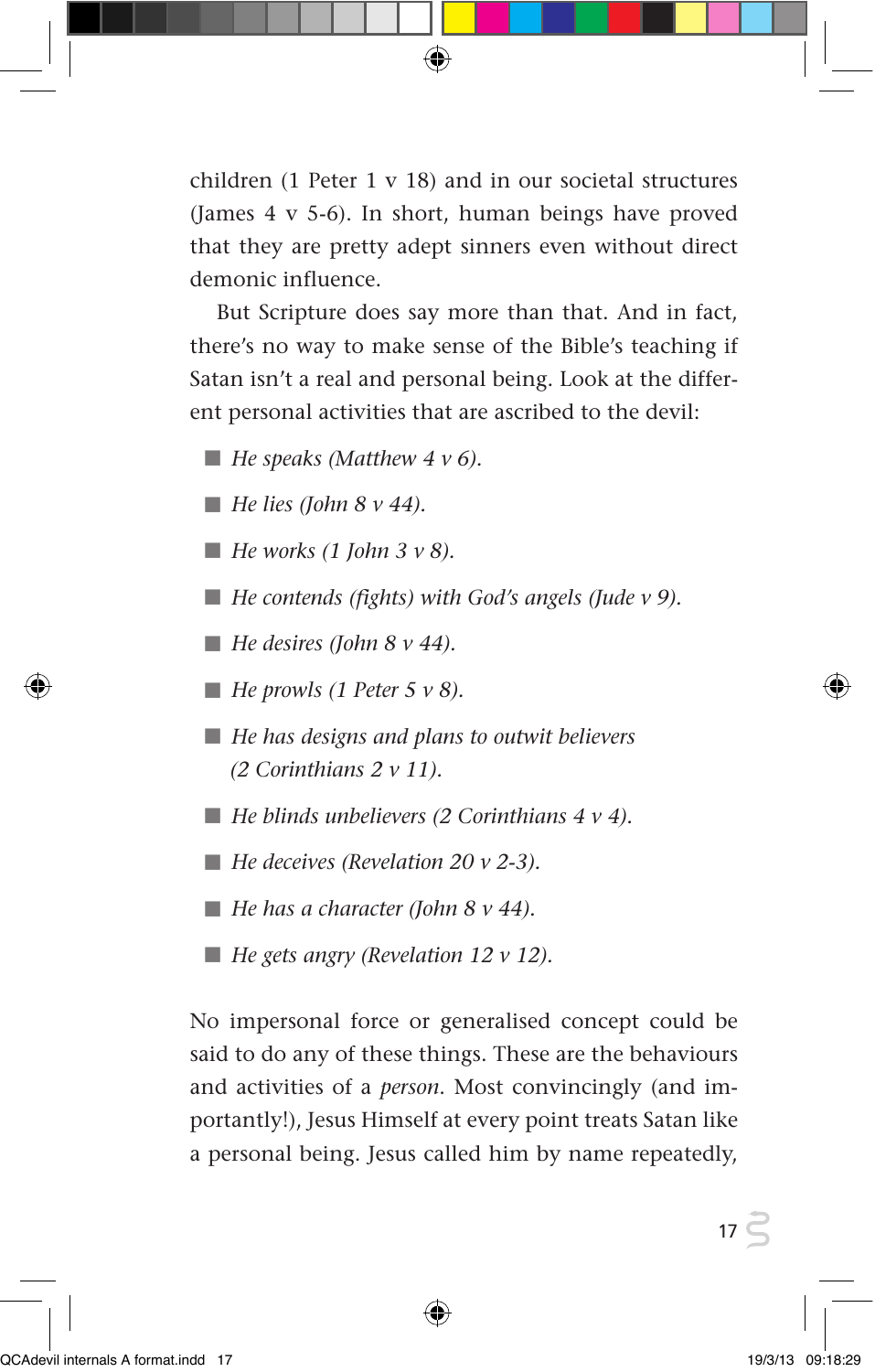spoke directly to him, and taught about his works and strategies.

#### **The big picture**

There is a lot we don't understand about Satan's origins. God doesn't tell us why he allowed the devil to rebel against Him. He doesn't tell us why he didn't destroy Satan a long time ago.

But we must remember that, at the most basic level, he is merely a twisted part of God's creation. He is not a competing god. And as we go on in this book, we will see that he never surprises, out-duels or frustrates God. Satan is still (in the words of Martin Luther) "our ancient foe", but he is not worthy of our fear or anxiety. Jesus has dealt him a death blow (Hebrews 2 v 14); it's now just a matter of waiting for Satan's end to come.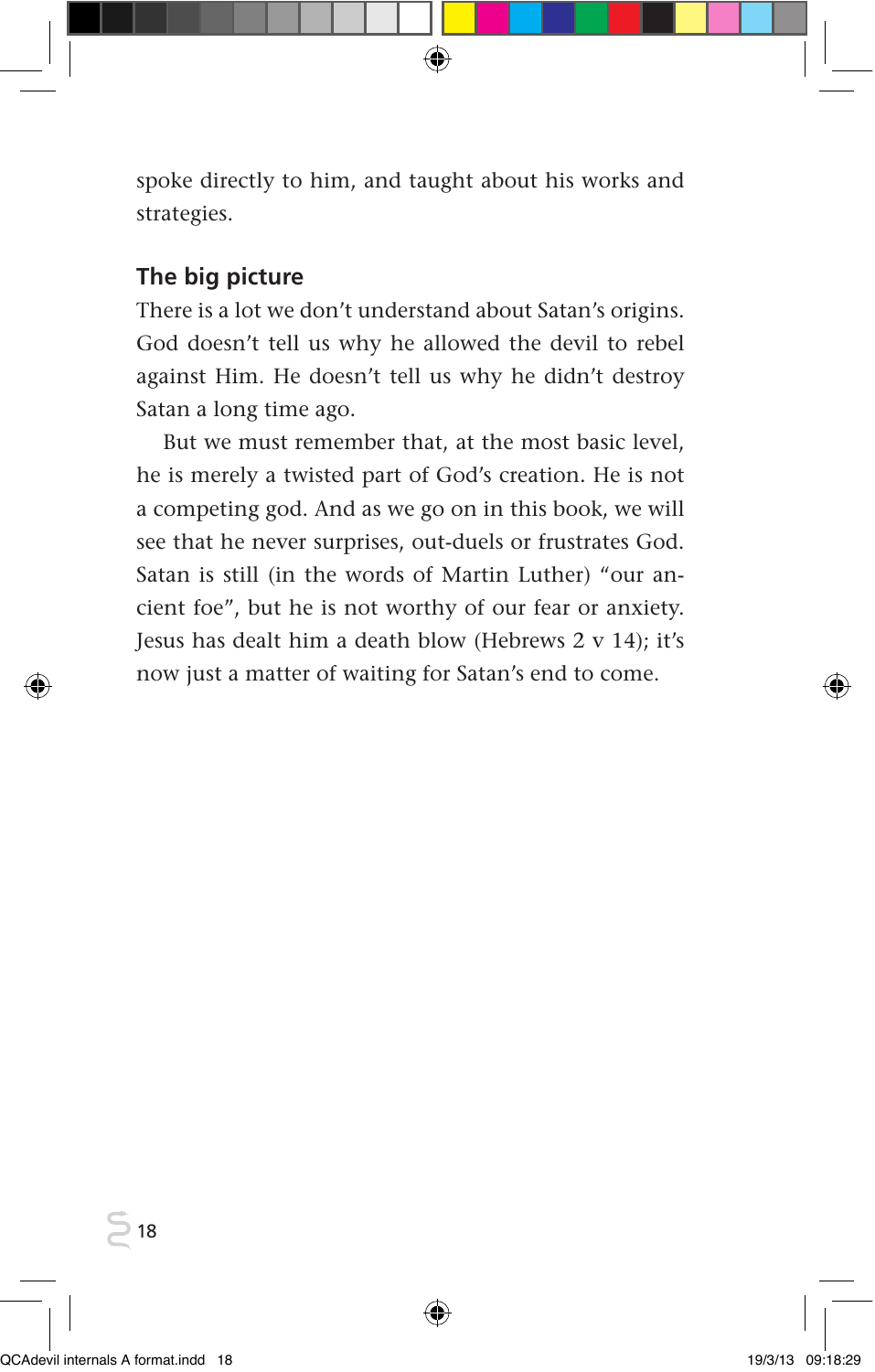### *Why does Satan have so many names?*

A name tells you a lot about someone, and a bad guy needs an appropriate name. Imagine if Sauron from *The Lord of the Rings* were named "Frank"; it just wouldn't be the same! The Bible uses a lot of different names for the evil one, and each reveals something about his character. Perhaps there are many because he loves to hide and disguise himself…

**The devil** (Matthew 4 v 1)—Devil is the English version of the Greek word for slanderer.

**Satan** (1 Chronicles 21 v 1)-Satan is the Hebrew word for "adversary", and at every point in Scripture we see that he is the adversary of God and his people. This name is echoed in 1 Peter 5 v 8, where Peter refers to him as "your enemy the devil".

**The tempter** (1 Thessalonians 3 v 5)-Satan loves to entice people into sin. Famously, he tried to lure Jesus Himself into sin as well.

**The evil one** (Matthew 13 v 19)—The devil is the personification of wickedness and the power behind it.

**The ruler (or prince) of the power of the air** (Ephesians 2 v 2)—Satan exercises spiritual control over his human subjects, referred to later in the verse as the "sons of disobedience".

**The prince (or ruler) of this world** (John 16 v 11) and **the god of this age (or world)** (2 Corinthians 4 v 4)—The devil's authority is conditional and limited. He only exercises authority in "this world".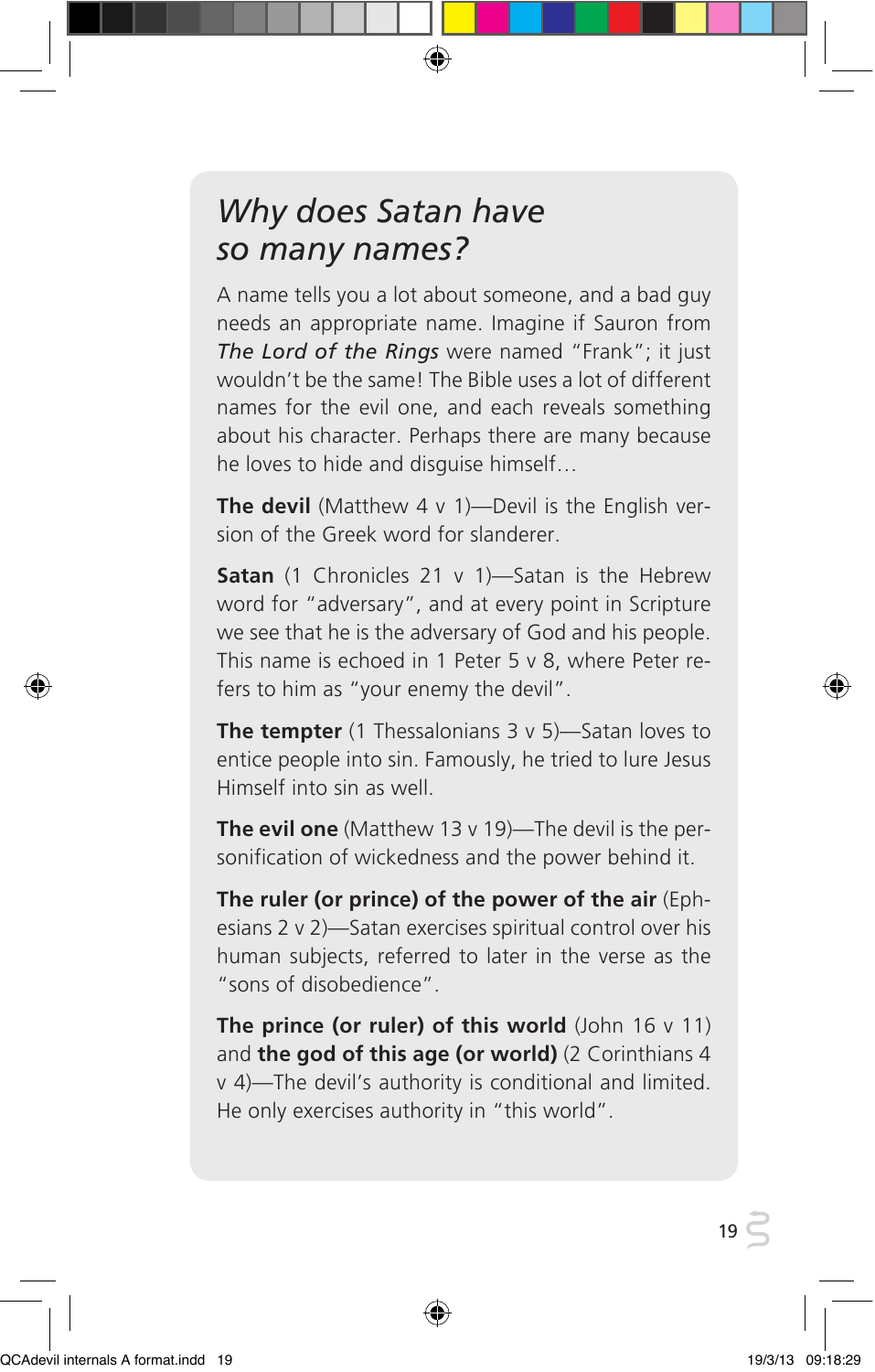**Beelzebul** (Luke 11 v 15)-This name literally means "lord of the flies". It was originally the name of a false Philistine god, but is used to refer to Satan several times in the New Testament.

**Belial** (2 Corinthians 6 v 15)—This name means "worthlessness". It shows what the apostle Paul thought of the devil!

**The accuser** (Revelation 12 v 10)—Satan delights in pressing charges against God's people.

**Abbaddon** or **Apollyon** (Revelation 9 v 11)—These names means "the one who destroys". Satan creates nothing but seeks to ruin what God has made.